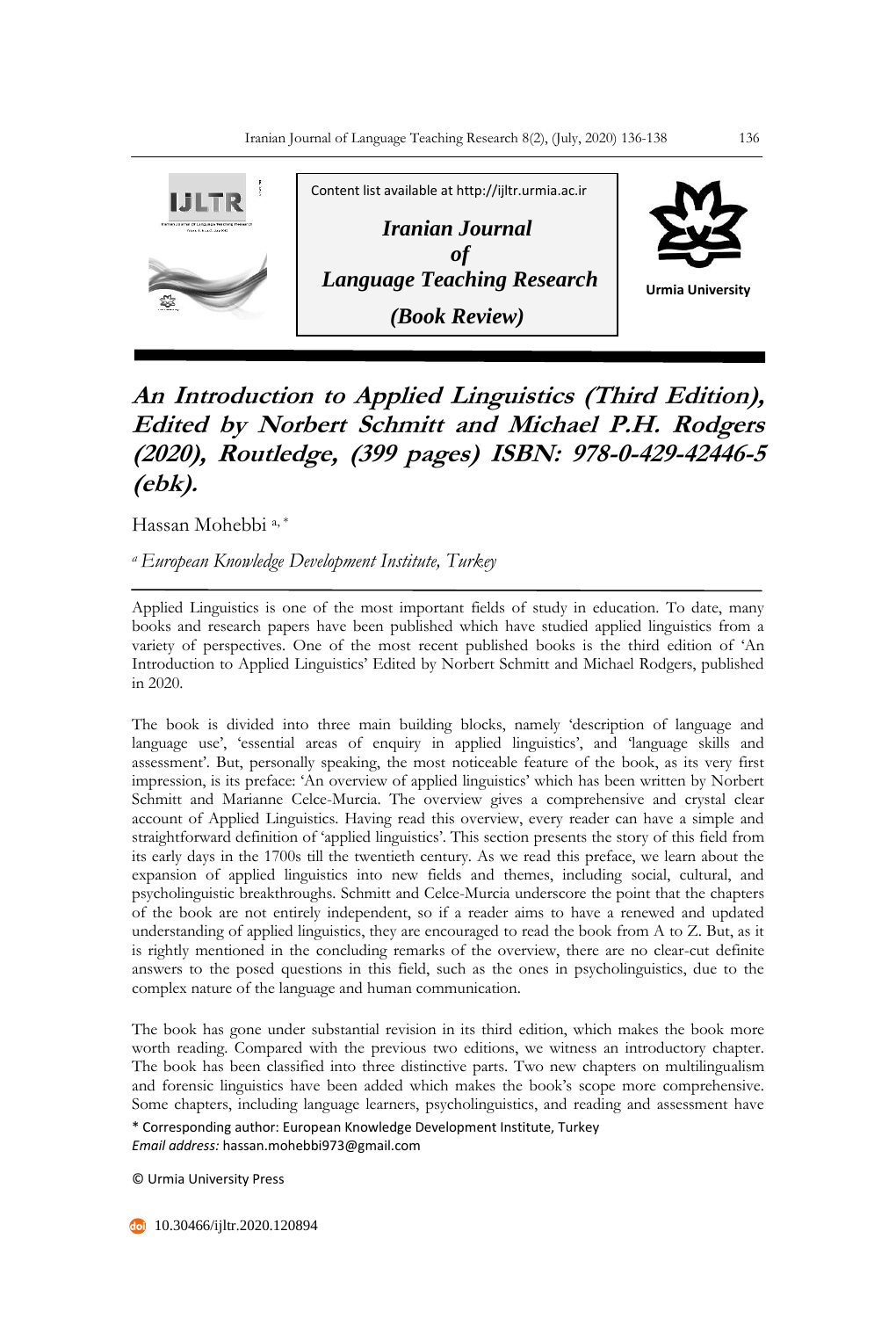been revised by the contributors. More importantly, each chapter offers hands-on tasks and activities and presents sources for further reading. Last but not least, in almost every chapter, the references cited have been updated.

The first part, which is devoted to the description of language and language use, includes five chapters, namely grammar, vocabulary, discourse analysis, pragmatics, and corpus linguistics. Diane Larsen-Freeman and Jeanette DeCarrico elaborate on 'Grammar and Grammars'; they try to describe what it is meant by grammar and which grammatical rules should be described. Furthermore, they explain the related issues in learning and teaching grammar. What is more interesting is the discussion of discourse grammar and the differences between spoken and written grammar. They also shed light on the limitations of grammatical descriptions. Finally, the issues related to teaching grammar are discussed.

Chapter 3 is devoted to 'Vocabulary', written by Paul Nation and Paul Meara. Paul Nation, a distinguished pioneer researcher in this field, and his co-author focus on the essence of vocabulary and its multidimensional aspects. They go on to explain what vocabulary should be learned and how. Some strategies, such as deliberate or intentional vocabulary learning, incidental vocabulary learning, lexical inferencing, and dictionary use have been covered in this chapter. Finally, they explain vocabulary assessment and the difficulties in assessing the vocabulary size of a language learner.

In chapter 4, Michael McCarthy, Christian Matthiessen, and Diana Slade have written about 'discourse analysis'. They give a comprehensive definition of discourse analysis. And, then discuss the interwoven issues in analyzing spoken and written discourse, such as the cline between spoken and written discourse and the differences between formal and informal spoken discourse. What I like about this chapter is that the authors summarize the pedagogical implications of discourse analysis.

The next chapter is devoted to 'Pragmatics', written by Helen Spencer-Oatey and Vladimir Žegarac. They focus on paradigms and methods of pragmatics research. More importantly, they clarify the place of pragmatics in language learning and teaching, which is given scant attention in language learning.

Randi Reppen and Rita Simpson-Vlach, in chapter 6, have written about 'Corpus Linguistics'. The authors have given a clear picture and definition of corpus linguistics. Also, different types of corpora have been introduced, and the authors have tried to bridge the perceived gap of (mis)understanding the importance and function of corpus linguistics in language teaching. Also, the pedagogical application of corpus linguistics in the language classroom has been explained.

The second part of the book focuses on essential areas of enquiry in applied linguistics. This part of the book has chapters on second language acquisition (Nina Spada and Patsy M. Lightbown), psycholinguistics (Emily N. Mech, Andrea Takahesu Tabori, Judith F. Kroll, and Kees de Bot), sociolinguistics (Carmen Llamas and Peter Stockwell), focus on the language learners' learning styles, strategies and motivation (Andrew D. Cohen and Alastair Henry), forensic linguistics (Tatiana Tkacukova), and multilingualism (Shelley K. Taylor).

Two points are worth mentioning regarding the second part of the book. Firstly, among the contributions of this part, the most elaborated and pedagogically-oriented one is the chapter written by Andrew D. Cohen and Alastair Henry, which narrates a complete and enthusiastic story of learning styles, the classifications of strategies, and motivation. Secondly, the last two chapters, as already mentioned, have been added to the third edition of the book. These two chapters, in particular the chapter on forensic linguistics, which is called as "a rapidly growing